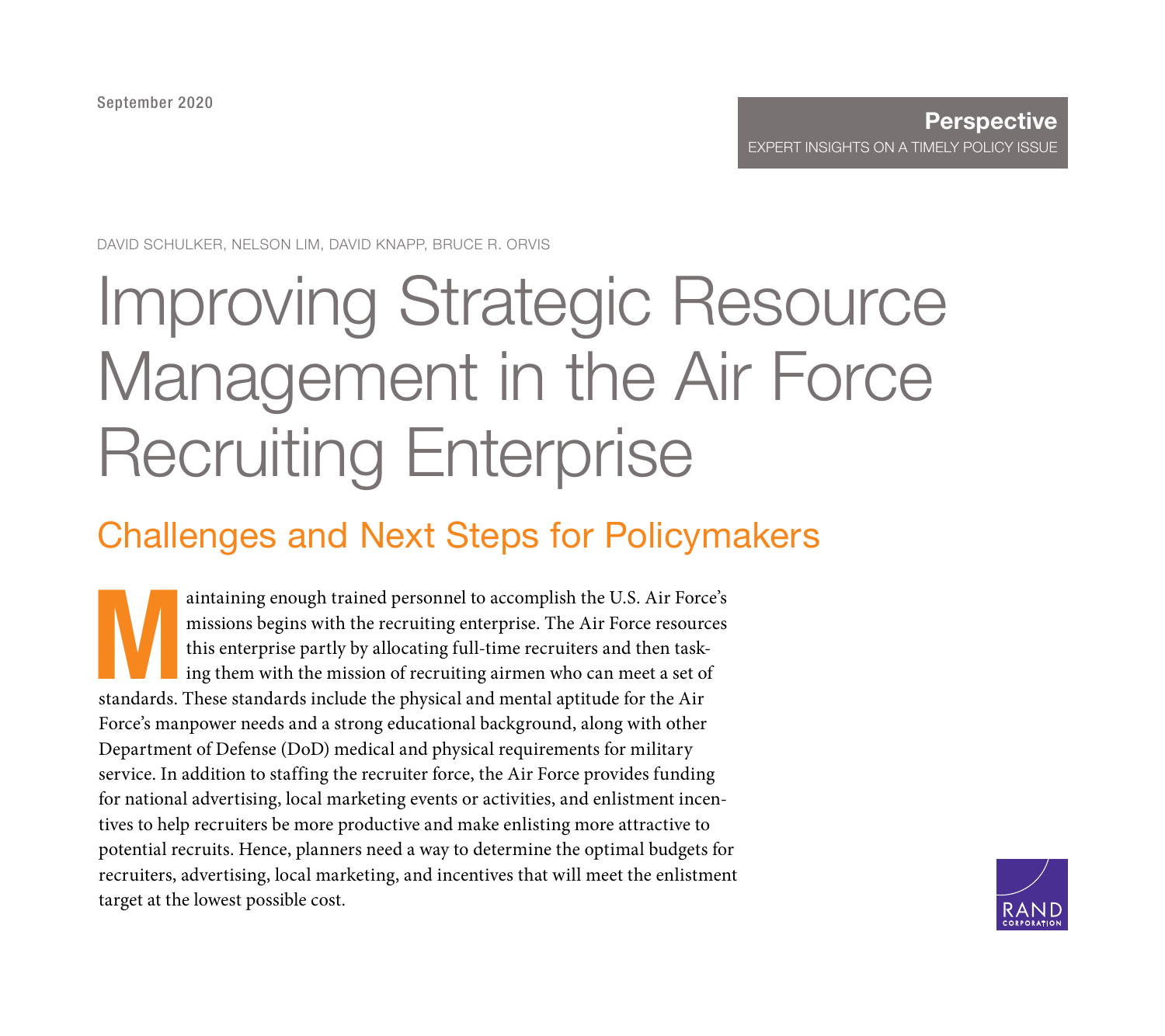Partly because of the scale of resources at stake, the use of marketing by the Air Force and other military services has attracted the attention of auditors and Congress in recent years.

The annual mission of generating roughly 30,000 new enlistment contracts demands significant resourcing. To achieve this mission, the Air Force employs between 1,100 and 1,200 full-time enlisted recruiters, which costs approximately \$100 million per year. The Air Force combines the manpower cost of putting recruiters into the field with marketing and incentives. For instance, in fiscal year (FY) 2017, the Air Force spent \$60.9 million on marketing, compared with \$16.1 million on enlistment bonuses (Department of the Air Force, 2018a; Department of the Air Force, 2018b).

#### **Abbreviations**

| <b>DoD</b> | U.S. Department of Defense       |
|------------|----------------------------------|
| <b>FY</b>  | fiscal year                      |
| GAO        | Government Accountability Office |
| IT         | information technology           |
| ROI        | return on investment             |

Partly because of the scale of resources at stake, the use of marketing by the Air Force and other military services has attracted the attention of auditors and Congress in recent years. A 2016 report by the Government Accountability Office (GAO) found that DoD services could not attribute performance outcomes, such as recruiting leads, to their substantial investments in advertising and other recruiting activities (GAO, 2016). The Army's recent experience, including audit findings that prompted congressional scrutiny of its marketing budgets, sent a clear signal that Air Force planners need to be prepared to justify their recruiting resource plans based on the expected return on investment (ROI).

## Is the Air Force Positioned to Make Return on Investment–Based Resourcing Decisions?

Recent trends illustrate the challenges inherent in resource planning for recruiting. As Air Force end strength increased from 311,357 in FY 2015 to a target of 332,800 in FY 2020, budget documents indicate that budget planners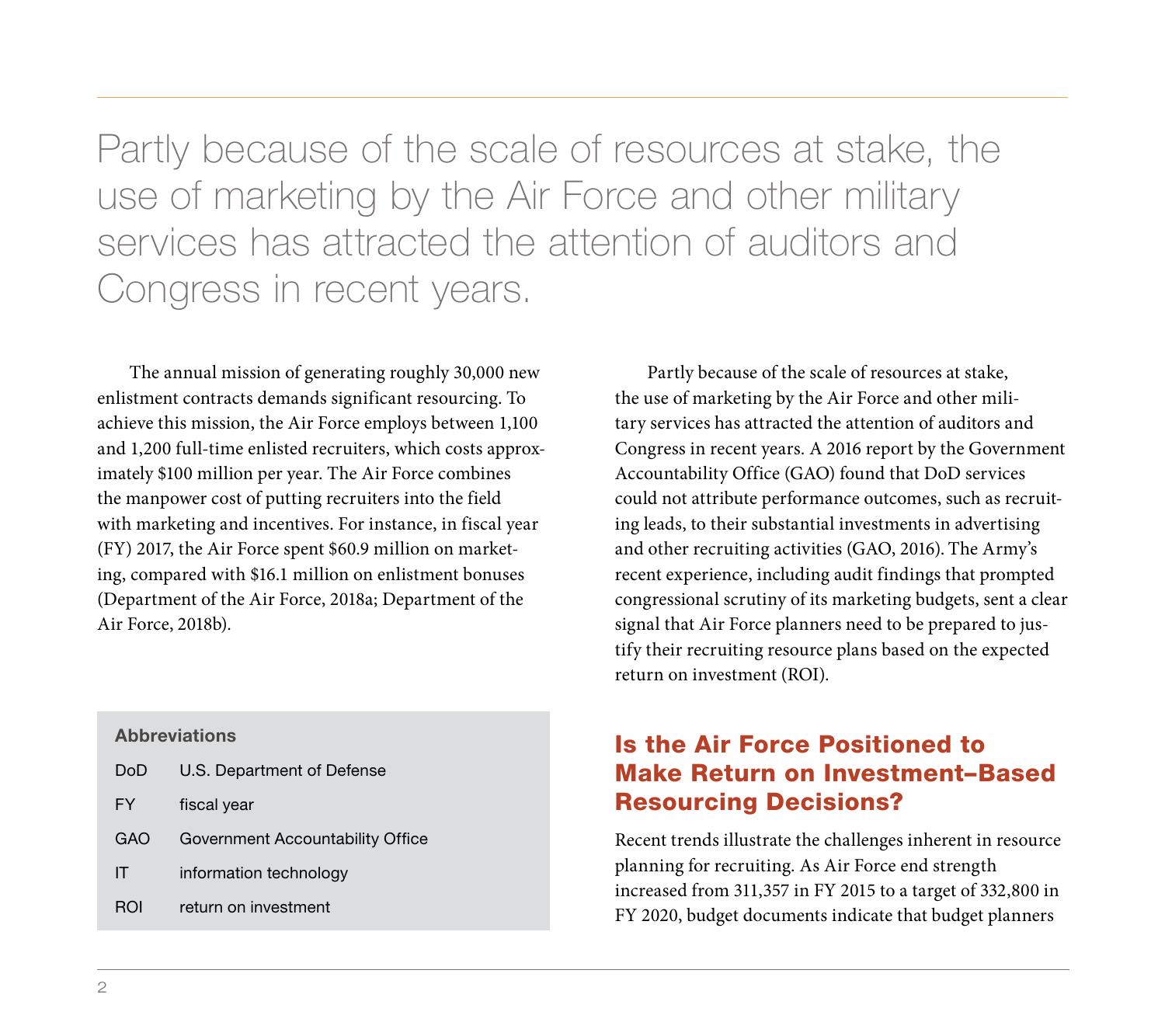resorted to a substantial increase in the marketing budget to meet recruiting goals, as opposed to placing additional recruiters in the field or increasing the budget for enlistment incentives.<sup>1</sup> These resource increases likely contributed to achieving recruiting goals, but justifying the resource plans to oversight authorities requires planners to determine the optimal mix of recruiters, bonuses, and marketing activities that will meet the increased recruiting goals at the lowest cost. Ideally, planners would have access to the ROI for each resource or activity and use that to design a plan that meets this objective.<sup>2</sup>

Creating a resourcing plan based on ROI requires knowledge of the effect of each type of resource (*the return*) and knowledge of the resource cost (*the investment*). To compare the ROI across resource types, effects and costs must be on a common scale, which is rarely the default. For instance, the marketing field measures advertising exposure by counting *impressions*, or single instances of individuals viewing an advertisement. ROI, then, is typically provided in terms of the cost per impression. The goal of a local marketing event is to connect recruiters with potential future recruits who indicate interest in joining the Air Force, known as *leads*. If any ROI metric is available for these events, it is likely to be the cost per lead.

For recruiters, planners typically think in terms of *write rates*, or the number of signed enlistment contracts that an average recruiter can produce in a month. These examples illustrate the challenges that all of the DoD services face when overseers ask for an ROI-based justification for their resourcing decisions. They might have access to ROI metrics for only some of their key resources, and those metrics are often not directly comparable to one another.

To address these challenges, the Deputy Assistant Secretary of the Air Force for Force Management Integration asked the RAND Corporation to assess the feasibility of developing a strategic planning tool that would enable planners to choose a resource bundle that meets recruiting needs at the lowest cost. Patterned after a similar capability that RAND developed for the Army, such a tool could improve recruiting operations by ensuring that resources match the mission while also improving the ability of planners to explain and justify budgets to overseers. The feasibility of such a planning tool depends on the availability of detailed and accurate data about how the Air Force has employed recruiting resources. Our approach was to work with subject-matter experts and data owners to understand, collect, validate, and analyze the available data on historical resourcing. Then, we sought to render

Ideally, planners would have access to the ROI for each resource or activity and use that to design a plan that meets this objective.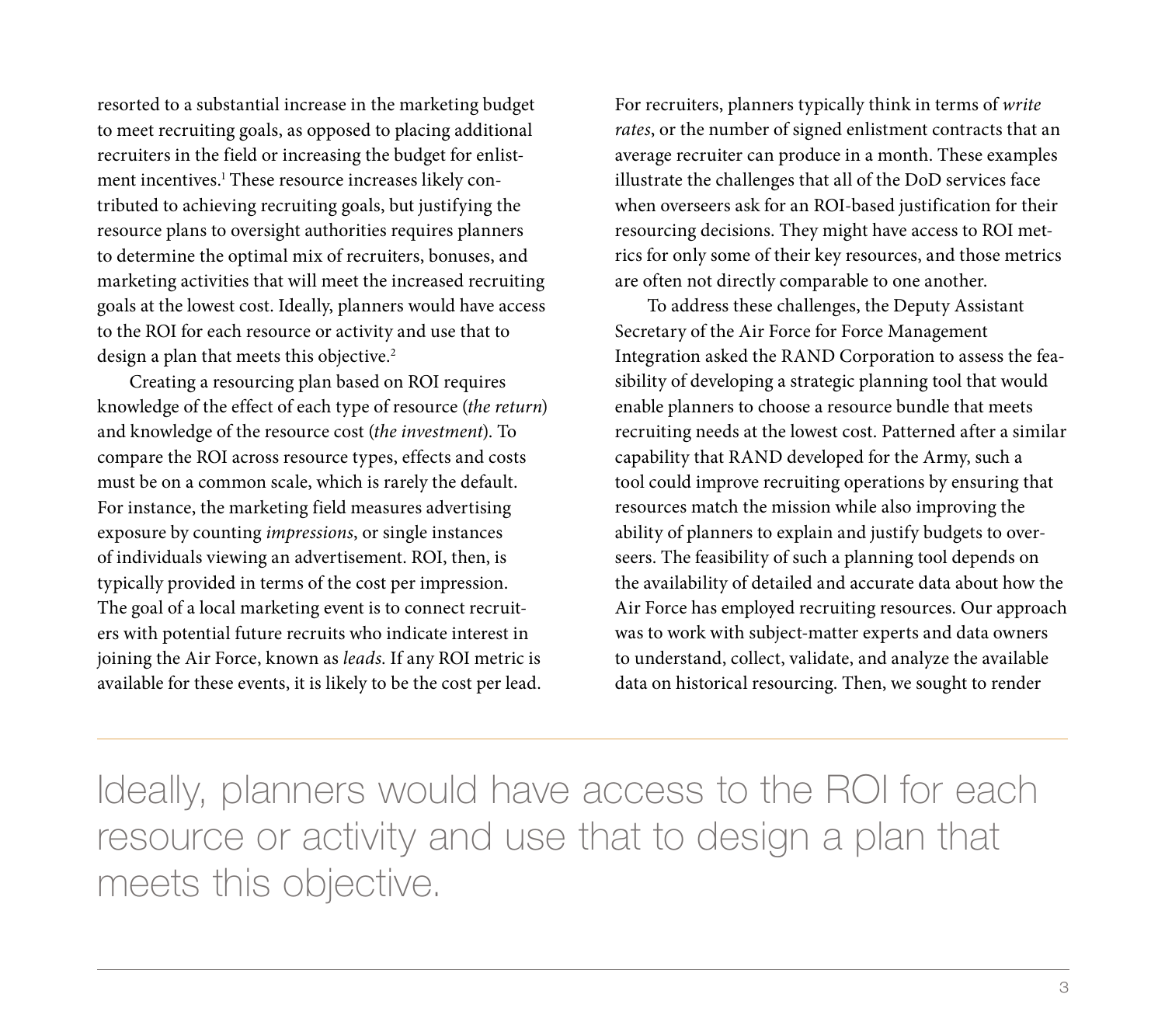a feasibility determination based on the available data and contextual information while developing a prototype resourcing tool in the process (if possible).

We determined that the desired strategic recruiting resource planning tool is not feasible because the Air Force does not have the necessary marketing data. For example, in the case of digital and television advertising, the Air Force has access only to ROI information for intermediate outcomes, such as impressions or leads. In addition, the Air Force lacks (1) a framework for measuring the effectiveness of its activities and (2) detailed data on the cost and employment of resources.

The primary purpose of this Perspective is to help policymakers understand these challenges by providing ways to determine how different types of resources affect

Budget planners can determine the effectiveness of recruiting resources and activities using an analytical framework employed by evaluators of social programs.

enlistments. It also addresses the specific gaps that we identified and offer recommendations for overcoming these challenges.

## How Can Budget Planners Determine Whether Recruiting Resources and Activities Are Effective?

Budget planners can determine the effectiveness of recruiting resources and activities using an analytical framework employed by evaluators of social programs (Royse, Thyer, and Padgett, 2015). The foundational principle of the program evaluation framework is to create a comparison between a population exposed to the activity (a *treatment* group in experimental parlance) and a population that was not exposed to the activity (a *control* group). The behaviors and experience of the control group approximate what might have occurred in the treatment group were it not for the recruiting activity. This lets the evaluator estimate the change that the activity generated compared with what might have happened under normal conditions. The goal is to find a comparison that imitates, as closely as possible, the conditions in a randomized controlled experiment (Glennerster and Takavarasha, 2013).

Using the program evaluation framework, a user would measure a marketing activity's effectiveness by comparing the number of new leads or contracts for the recruiters participating in the activity with a baseline that approximates normal recruiting operations without the activity. Failing to account for this essential baseline is a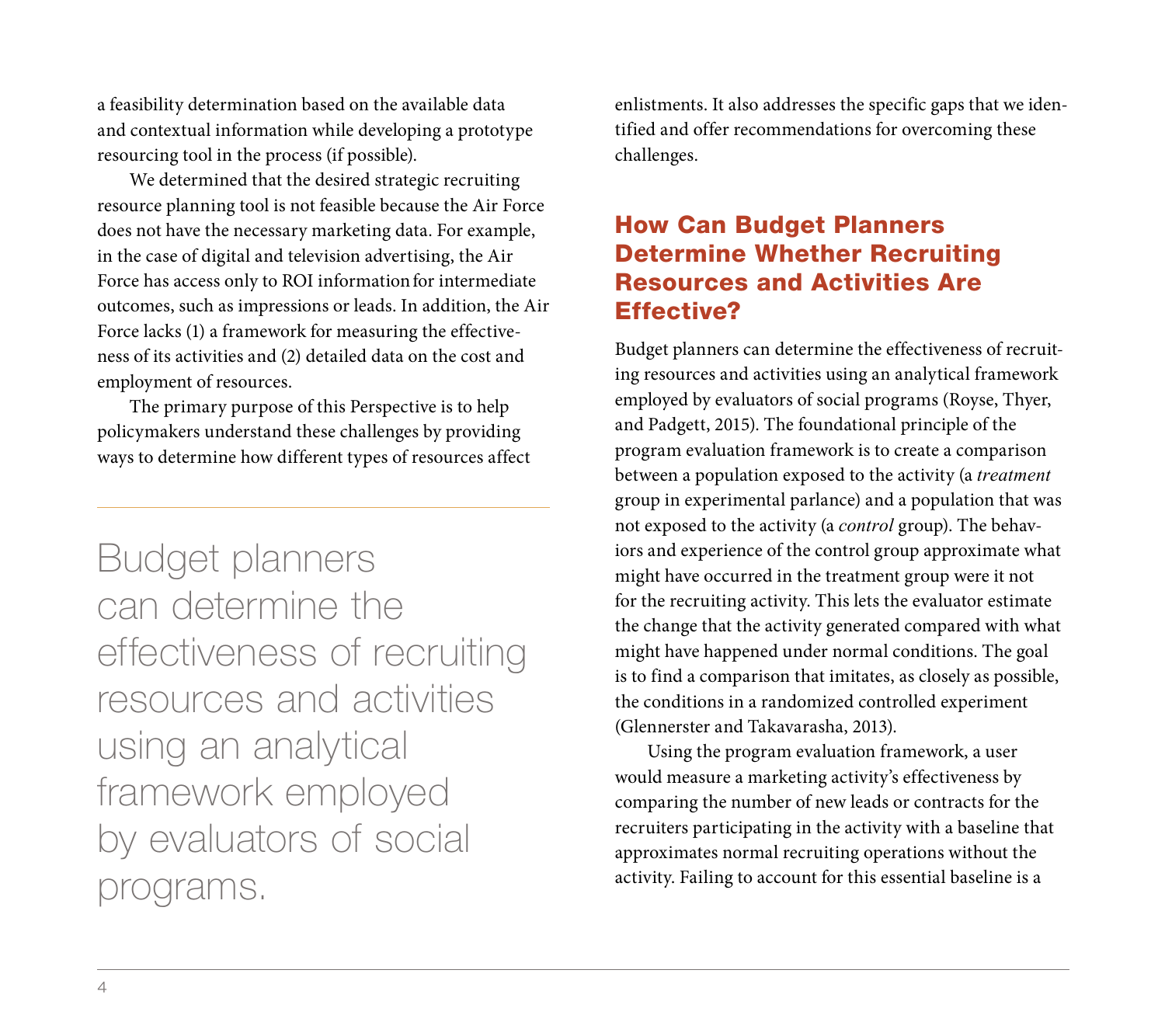common mistake that will lead to an inaccurate measurement of the impact of the marketing activity.

To see how planners would operationalize this concept, consider the stylized example in Figure 1. In this example, the *activity* could be an actual recruiting event, such as an air show or a booth at a sporting event. Alternatively, the activity could be the deployment of an advertisement. The outcome on the vertical axis could be recruiting leads or enlistment contracts. The time scale could be days or hours, whichever is appropriate for the expected response to the activity. In both panels, the treatment and control areas follow a similar trend before the event, by design, because planners would intentionally select control areas based on their similarity to the treatment areas.<sup>3</sup> In the panel on the left, the two groups carry on with the same

trend after the activity, suggesting that the activity generated no additional productivity beyond what standard operations would produce. In the right panel, however, there is a clear spike in the treated areas relative to the control areas, and the timing of this spike corresponds to the activity, suggesting that the activity boosted productivity in the treated areas. The difference between the two lines in the right panel in the hours or days following the activity represents the effect of the activity.

The link between activities and recruiting outcomes is often more complicated than the example in Figure 1. More-complex relationships necessitate high-quality data inputs and additional modeling to measure effectiveness. For instance, measuring the effectiveness of additional recruiters in an area requires a method that accounts for

#### FIGURE 1

Example of Evaluation for Ineffective Versus Effective Recruiting Activities

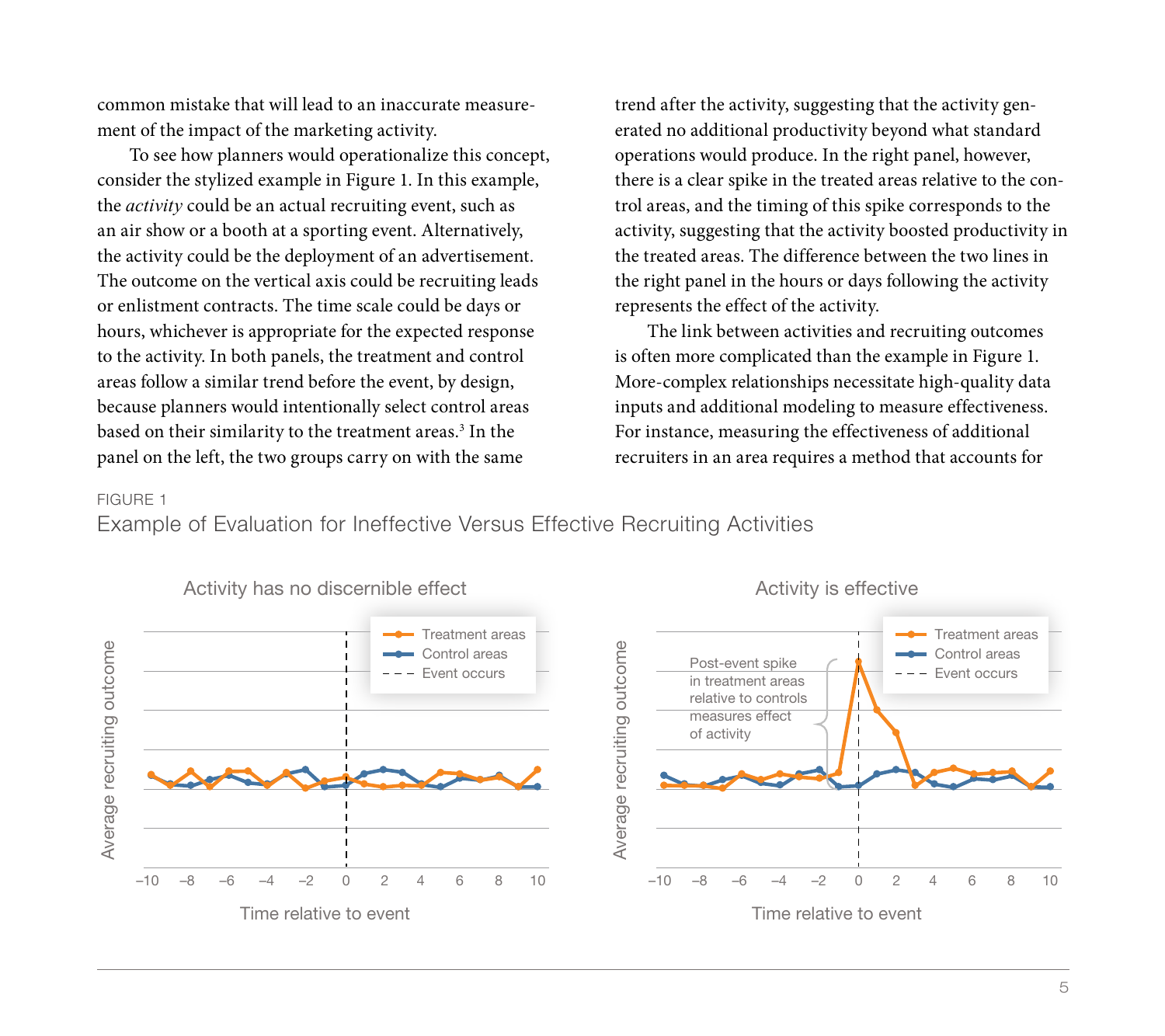the enduring local factors that influence enlistments independent of the recruiters. Incentives, such as bonuses, tend to be increased or decreased according to whether there are recruiting challenges, making it appear in historical data as though higher bonuses correspond to fewer contracts.

National advertising does not lend itself to the sort of discrete comparison depicted in Figure 1. But studies have successfully shown advertising across various media to be effective in boosting enlistments (Dertouzos et al., 1989; Dertouzos and Garber, 2003; Knapp et al., 2018). One advantage of advertising is that the advertiser can approximate an experiment by selectively deploying resources to support an evaluation. In 1984, the DoD did just that by conducting a large-scale experiment to measure the effectiveness of its advertising (Dertouzos, 1989).

Another approach to measuring advertising effectiveness is explored in a 2018 analysis of Army recruiting resources, in which RAND researchers capitalized on the fact that exposure to national television advertisements varies by locale because youth in some areas watch more television than youth in others (Knapp et al., 2018). Thus, a national advertising push will affect youth differently depending on locale. These differences create an opportunity to approach something like the right panel of Figure 1—where the treatment area becomes a region with high levels of television viewing and the control area becomes a region where the same advertisements received lower ratings.

Advertising also differs from the example in Figure 1 in that its effects might play out in a complex way. Advertising might have delayed effects that continue to affect the audience for extended periods of time. Advertising could also require a minimum level of exposure or number of repeated exposures before it has a detectable effect (which is known as a *threshold*).

Alternatively, there is also likely to be a point at the other extreme where the audience is *saturated*, and further exposure to advertising ceases to be effective. Since the early 2000s, researchers have employed improved statistical models to capture these complex relationships between advertising and target audience behaviors (Dertouzos and Garber, 2003).

## Moving Toward More-Efficient Resourcing

Once planners understand the expected effect of recruiting resources and activities on a common recruiting outcome, such as contract production or accessions, they can begin to combine this information with the cost of the activities to calculate ROI. Reliable ROI calculations enable decisionmakers to allocate resources more efficiently by shifting them toward the activities with the greatest returns. For instance, if providing \$1,000 for a certain type of local recruiting event might generate five additional contracts (a cost of \$200 per contract) while a \$50,000 advertising purchase might generate 100 additional contracts (a cost of \$500 per contract), decisionmakers could produce more than double the number of contracts by funding local events instead of purchasing advertising. In reality, as the amount of investment on a single resource increases, the ROI of additional spending on that resource tends to decrease. A model that captures this dynamic for both advertising and local events could recommend the combination of investments that achieves the goal at the lowest cost.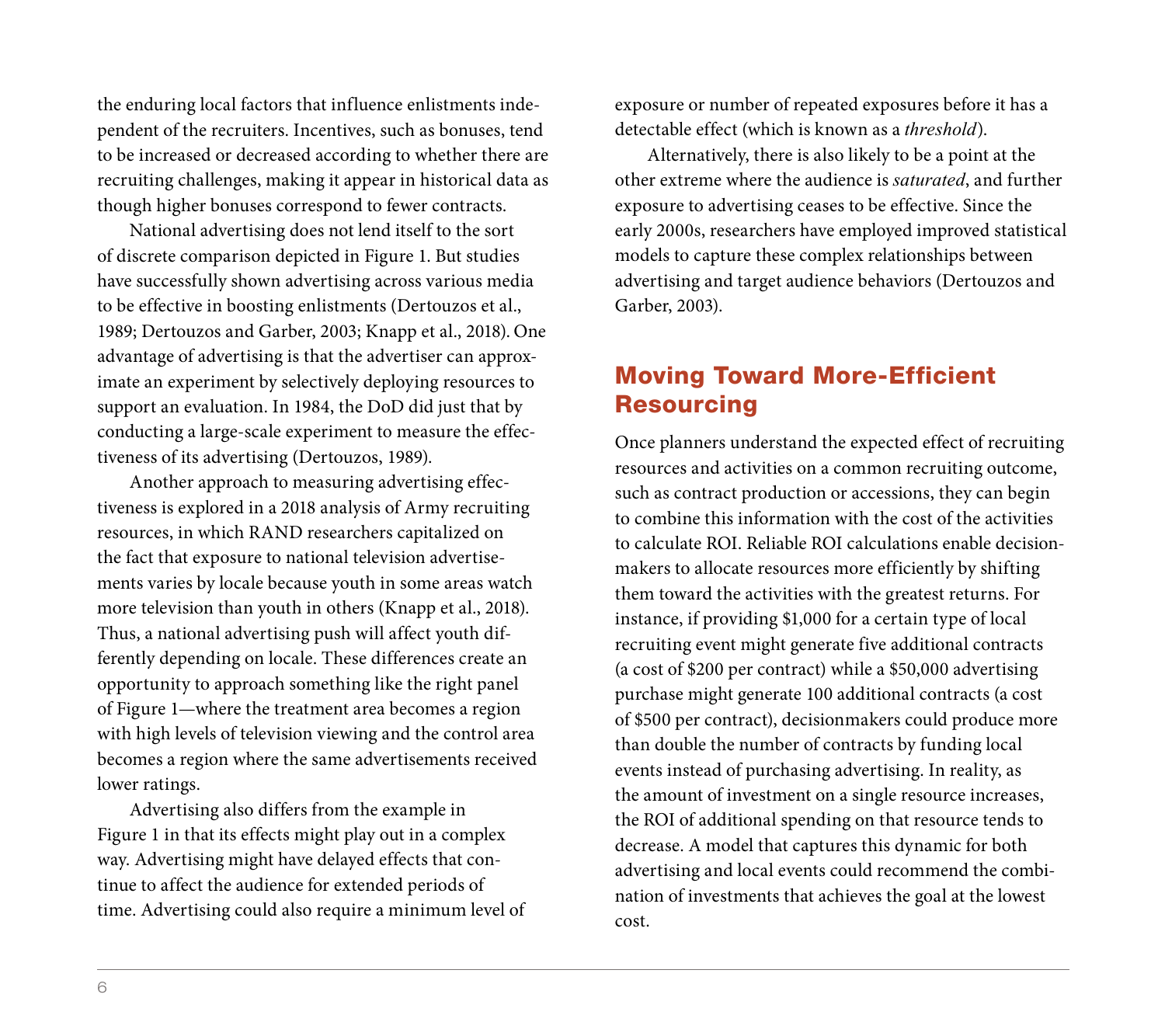A model that accurately predicts the number of contracts that an enterprise can produce from the underlying resource inputs can greatly increase understanding about whether planned resource levels will meet recruiting goals.

At a more strategic level, a model that accurately predicts the number of contracts that an enterprise can produce from the underlying resource inputs can greatly increase understanding about whether planned resource levels will meet recruiting goals. Such a model could also determine whether it is possible to achieve the goals with a cheaper combination of resources. The Army has, over the course of several years, worked with RAND to develop such planning tools; however, the Army had to overcome several of the same barriers that prevent the Air Force from doing the same (Orvis et al., 2016; Knapp et al., 2018).

## Data Collection Continues to Be a Key Challenge for the Air Force

A 2016 GAO report called particular attention to the fact that linking marketing or recruiting activities to outcomes requires granular data that the services must deliberately collect (U.S. Government Accountability Office, 2016). In general, an evaluation of resource effectiveness requires

both continuous, granular information on when and where resources are deployed and equally granular information on recruiting outcomes that include each contact point of the recruiting process, from leads to accessions. Our feasibility study identified significant shortfalls in both areas.

In the area of resources, our assessment confirmed that Air Force information technology (IT) systems capture systematic data on recruiters, goals, and enlistment incentives. But, these systems lack data on local recruiting events and advertising, and there is no systematic effort to track recruiting events and associated costs so that evaluators can link them to outcomes and demonstrate effectiveness. Additionally, the Air Force does not have access to the sort of granular information on its advertising purchases that would enable high-confidence evaluation of their effectiveness. At best, the Air Force might be privy to aggregate costs of its advertising purchases and measures of how many people saw the advertisements, but this information is too general to precisely link the advertising stimulus to a response in leads or contracts. Instead, the Air Force should consider acquiring data on individual advertising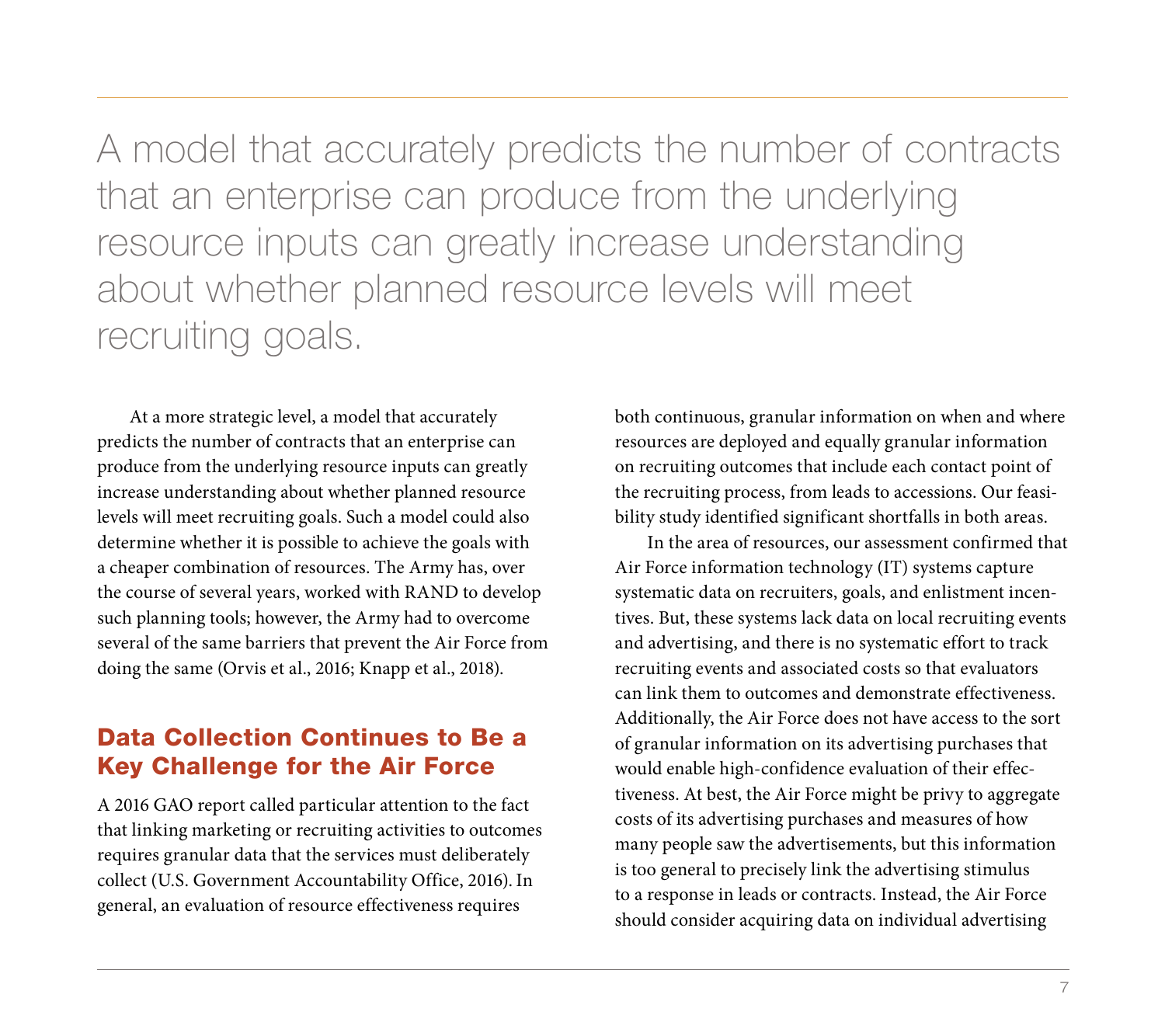*spots*, with associated impressions and cost, as well as geographic variation in impressions. From this information, evaluators could begin to parse when and where advertisements have historically been present and determine whether exposure to advertisements affects leads or contract production.

As for outcomes, the capture of reliable information by Air Force IT systems begins at the contracting phase. The current systems do not reliably track leads or associate them with lead-generating activities or with subsequent contracts. This information is critical for multiple reasons. First, a lead represents the first point at which a potential recruit responds to recruiting activities, so the number of leads that activities generate and the number of leads that are later converted into contracts are key measures of performance. With no ability to determine which leads are ultimately converted into contracts and accessions, even basic statistics—such as lead-to-conversion rates for potential recruits from various sources (those that click on an online advertisement versus those who meet a recruiter at an event, for example)—are out of reach for evaluators. Furthermore, reliable lead-tracking is essential because the time required to complete the contracting process creates a gap between the resource impact and the ultimate effect on contracts. For such activities as events or advertisements, which are there one day and gone the next, it would be impossible to link the resource impulse to contracts without knowing exactly when those contracts initially became leads. In sum, even if universal data on resources were available, this outcome gap would still leave a significant part of the production process as a black box to planners seeking to measure effectiveness and determine ROI.

#### Recommendations

Previous audit findings, the Army's recent experience, and our own findings suggest four steps that Air Force policymakers should take to develop data-enabled decisionmaking processes that use resource allocations based on ROIs for different types of resources and activities throughout the recruiting process.

### Incorporate Data Requirements for Evaluation into IT Modernization Efforts

As the Air Force modernizes its recruiting IT systems to streamline the administrative steps that recruiters must perform, efforts to create and link data should be pursued as well. If modernization efforts simply optimize the user experience under current processes without closing the aforementioned data gaps, the Air Force will not be any closer to demonstrating the impact of recruiting and marketing activities. These IT improvements should permit the collection of detailed data on resource employment and the linking of this information with reliable data on leads, contracts, and accessions. Ongoing upgrades to the IT infrastructure present an opportunity to synchronize data capture with follow-on efforts to evaluate resource effectiveness.

#### Establish a Tracking System for Recruiting Events and Other Local Marketing Activities

There is no system that tracks the effective dates, location, description, and cost of recruiting events and other local marketing activities. The use of Operations and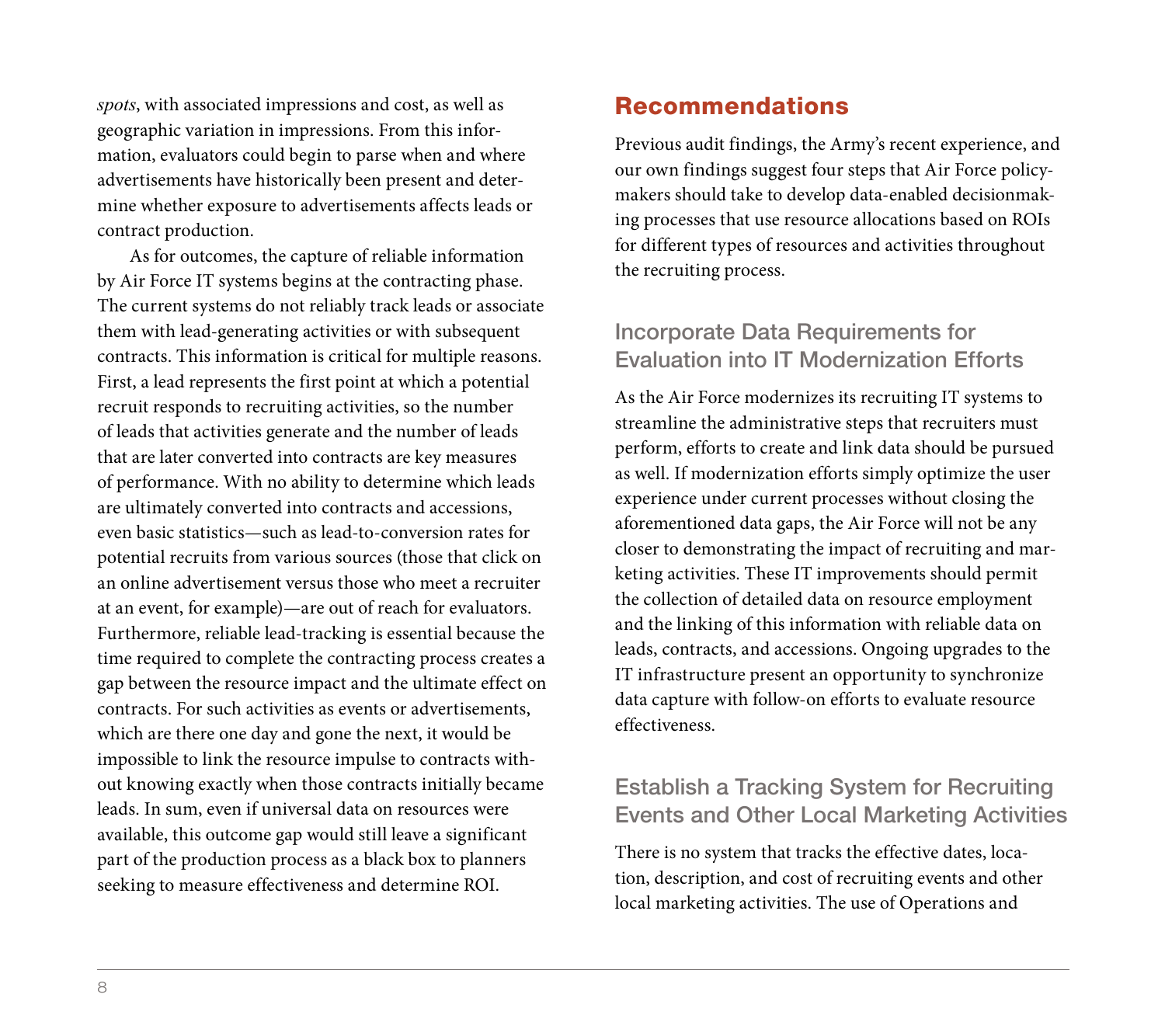Maintenance (O&M) resources to support different types of events is a key policy variable in the recruiting process, and it is not possible to understand the effectiveness of these activities without a system that tracks those events. Collecting this information will likely fall to recruiters, but the potential enterprise-wide gains from identifying the most-effective marketing activities could outweigh the burden of collecting the data, especially if the IT modernization saves significant recruiter time in other areas.

## Establish a Requirement for an Advertising Data Feed to Estimate ROI from Advertising

The Air Force does not have access to granular data on the advertising spots that it purchases or their associated impressions. The Army's experience shows that it is possible to obtain these data, but the Air Force must establish a specific request for the data feed and store it for evaluation purposes. GAO noted that the Air Force does not allocate a significant amount of funding for local advertising activities, but, ideally, any local purchases would face the same requirements and be incorporated into the data feed.

## Experiment with Different Approaches and Learn What Works

Closing gaps in resource and outcome data collection would put the Air Force in a position to capitalize on one of the primary advantages of marketing research, which is the ability to strategically vary resources in a way that enables planners to observe the effects. In the aforementioned 1984 advertising mix experiment, the DoD intentionally varied the advertising expenditures in different locales to better

understand the effectiveness of the level of advertising, as well as joint versus service-specific advertising. With robust data collection, planners could begin deploying resources experimentally through various pilot tests that could reveal which marketing tactics are effective and which should be redesigned or deprioritized. Though it is difficult to speculate about how much resource savings are possible through such approaches, the scale of the budgets involved suggests that even small improvements in the resource mix could save substantial resources.

## Conclusion

Facing constraints in the number of recruiters and an increasingly uncertain recruiting environment, the Air Force Recruiting Service is exploring new tools and tactics to maximize the effectiveness of its recruiters. These modernization efforts include upgrades to the recruiting IT infrastructure to ease the administrative burden on recruiters. In addition to technological improvements, the Air Force needs innovative ways to implement data-enabled decisionmaking processes that use resource allocations based on rigorously measured ROIs for different types of resources. In this Perspective, we have described ways that the Air Force could estimate the ROIs, but we also documented that the Air Force lacks detailed and accurate data throughout the recruiting process to put these methods into practice. We have also provided four specific recommendations that could put the Air Force in a position to make the most of its efforts toward making data-enabled resource allocation decisions while demonstrating efficient resource management to future auditors and congressional overseers.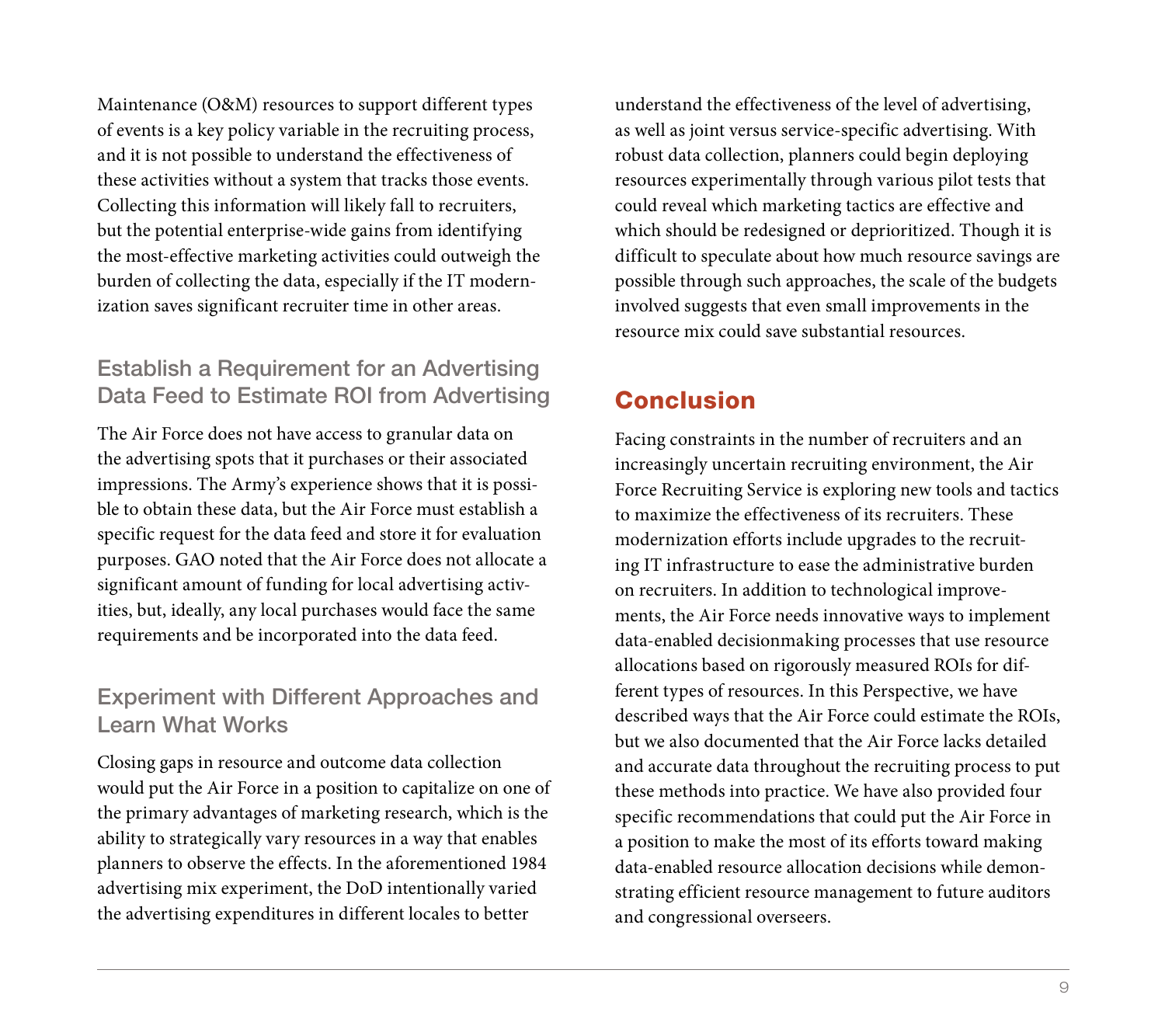#### **Notes**

<sup>1</sup> Most notably, the advertising budget increased from \$60.9 million in FY 2017 to \$114.5 million in FY 2018 (Department of the Air Force, 2019) and remained at over \$92 million, according to figures provided by the Air Force Recruiting Service. However, the number of recruiters and the budget for enlistment bonuses remained constant over this period. Roughly 80 to 90 percent of the total marketing budget goes toward national advertising rather than local advertising, materials, and recruiter activities.

<sup>2</sup> Resourcing can also be complicated by the budgeting process. The process allocates marketing resources through Operations and Maintenance (O&M) funding while enlistment incentives fall under Military Personnel funding. Congressional approval is required to move funds across accounts. If one resource is more efficient for meeting the Air Force's recruiting requirements, planners would ideally reallocate resources prior to the budget being approved by Congress, because reallocating midyear requires a special request to Congress. Effective resourcing requires strategic, multiyear planning.

<sup>3</sup> Alternatively, there are techniques to statistically adjust the control areas to form a weighted comparison group that closely mirrors the treated areas.

## References

Department of the Air Force, *Fiscal Year (FY) 2019 Budget Estimates: Military Personnel Appropriation*, Washington, D.C., February 2018a.

Department of the Air Force, *Fiscal Year (FY) 2019 Budget Estimates: Operation and Maintenance, Air Force,* Vol. 1, Washington, D.C., February 2018b.

Department of the Air Force, *Fiscal Year (FY) 2020 Budget Estimates: Operation and Maintenance, Air Force*, Vol. 1, Washington, D.C., March 2019. As of January 4, 2020:

[https://www.saffm.hq.af.mil/Portals/84/documents/FY20/OAM/AF%20](https://www.saffm.hq.af.mil/Portals/84/documents/FY20/OAM/AF%20Active%20OM%20Vol%20I.pdf?ver=2019-03-18-154206-060) Active%20OM%20Vol%20I.pdf?ver=2019-03-18-154206-060

Dertouzos, James N., *The Effects of Military Advertising: Evidence from the Advertising Mix Test*, Santa Monica, Calif.: RAND Corporation, N-2907-FMP, 1989. As of December 10, 2019: <https://www.rand.org/pubs/notes/N2907.html>

Dertouzos, James N., J. Michael Polich, Anil Bamezai, and Thomas Chesnutt, *Recruiting Effects of Army Advertising*, Santa Monica, Calif.: RAND Corporation, R-3577-FMP, 1989. As of December 10, 2019: <https://www.rand.org/pubs/reports/R3577.html>

Dertouzos, James N., and Steven Garber, *Is Military Advertising Effective? An Estimation Methodology and Applications to Recruiting in the 1980s and 90s*, Santa Monica, Calif.: RAND Corporation, MR-1591- OSD, 2003. As of December 10, 2019: [https://www.rand.org/pubs/monograph\\_reports/MR1591.html](https://www.rand.org/pubs/monograph_reports/MR1591.html)

GAO—*See* U.S. Government Accountability Office.

Glennerster, Rachel, and Kudzai Takavarasha, *Running Randomized Evaluations: A Practical Guide*, Princeton, N.J.: Princeton University Press, 2013.

Knapp, David, Bruce R. Orvis, Christopher E. Maerzluft, and Tiffany Tsai, *Resources Required to Meet the U.S. Army's Enlisted Recruiting Requirements Under Alternative Recruiting Goals, Conditions, and Eligibility Policies*, Santa Monica, Calif.: RAND Corporation, RR-2364-A, 2018. As of December 10, 2019: [https://www.rand.org/pubs/research\\_reports/RR2364.html](https://www.rand.org/pubs/research_reports/RR2364.html)

Orvis, Bruce R., Steven Garber, Philip Hall-Partyka, Christopher E. Maerzluft, and Tiffany Berglund, *Recruiting Strategies to Support the Army's All-Volunteer Force*, Santa Monica, Calif.: RAND Corporation, RR-1211-A, 2016. As of December 10, 2019: [https://www.rand.org/pubs/research\\_reports/RR1211.html](https://www.rand.org/pubs/research_reports/RR1211.html)

Royse, David, Bruce A. Thyer, and Deborah K. Padgett, *Program Evaluation: An Introduction to an Evidence-Based Approach*, 6th ed., Boston, Mass.: Cengage Learning, 2015.

U.S. Government Accountability Office, *DoD Advertising: Better Coordination, Performance Measurement, and Oversight Needed to Help Meet Recruitment Goals*, Washington, D.C., GAO-16-396, May 12, 2016.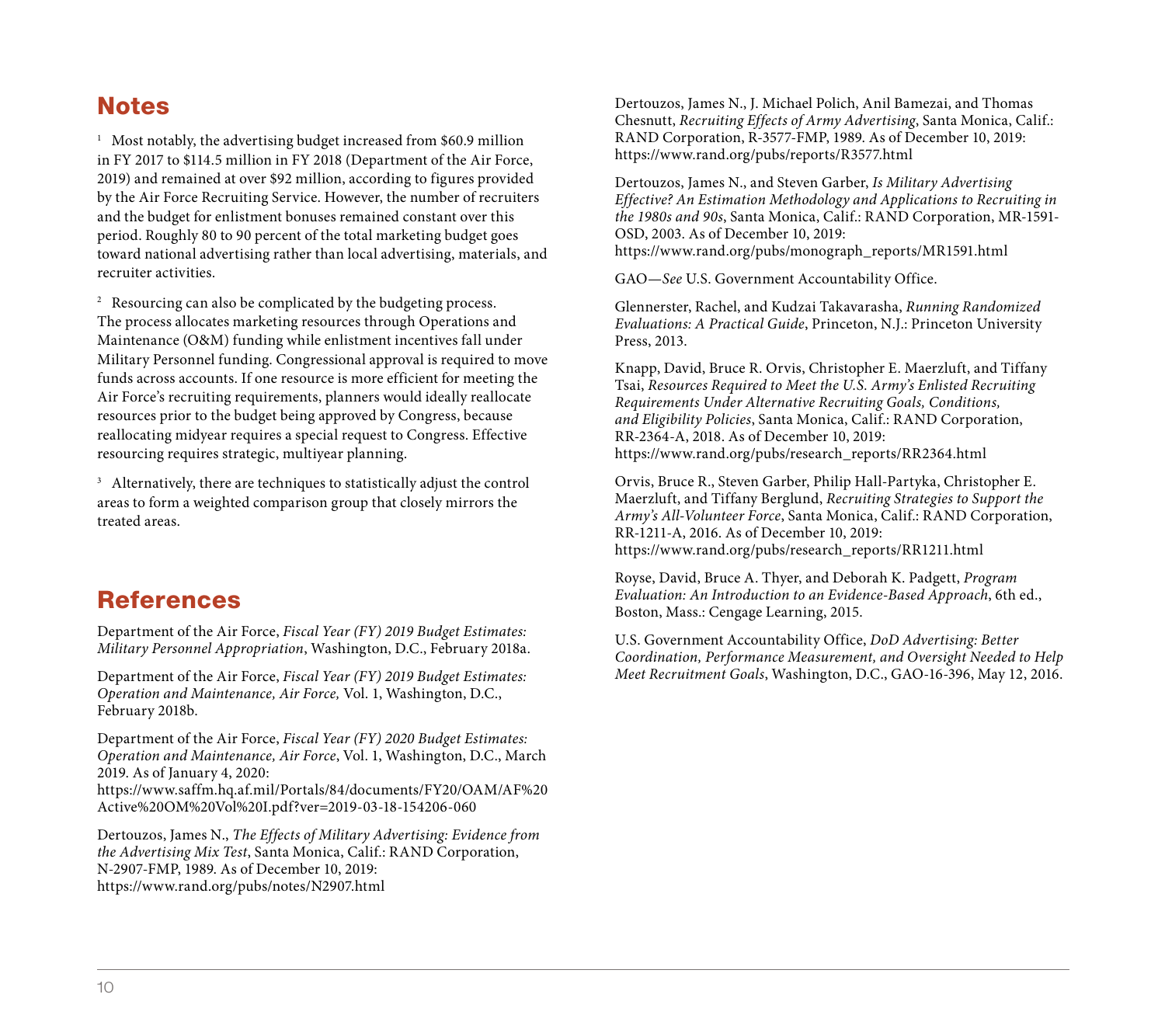#### Acknowledgments

We thank the project sponsor, Jeffrey Mayo, as well as Craig Ploessl and Brig Gen Ellen Moore for their valuable support. In addition, we thank the many individuals at Air Force Recruiting Service who supported data requests and provided insights about the data: Maj Gen Jeanie Leavitt, Michael Romero, Col Thomas Butler, Col Brian Wish, Barry Dickey, Maj Brian Crawford, 1st Lt Rebecca Murphy, MSgt Carlton Carpenter, Ricky Boring, and James Feldaus. We are also grateful to Jacqueline Benningfield and Rebecca Long and their team at the Air Force Audit Agency for collaborating as they conducted an audit involving Air Force marketing. Finally, we thank RAND colleagues who contributed to this work, including Tracy Krueger, Tiffany Berglund, Paul Emslie, John Crown, Ray Conley, and Kirsten Keller, as well as Michael Hansen and Shanthi Nataraj for insightful comments and constructive feedback that improved the quality of this perspective.

#### About the Authors

David Schulker is a policy researcher at the RAND Corporation. He uses econometric and statistical techniques to analyze defense recruiting and career progression, with some additional work on topics involving education, military spouses, and veterans. Schulker has a Ph.D. in policy analysis from the Pardee RAND Graduate School.

Nelson Lim is a senior social scientist at the RAND Corporation. He has worked with federal and local government agencies to improve their human resource management practices for close to two decades. Lim has a Ph.D. in sociology from the University of California, Los Angeles.

David Knapp is an economist at the RAND Corporation. His research focuses on the recruitment, retention, and retirement issues faced by workers, households, and employers. Knapp has a Ph.D. in economics from the University of Michigan.

Bruce R. Orvis is a senior behavioral scientist at the RAND Corporation. His research and publications cover a broad range of national defense issues, and he has worked extensively in each of RAND's national security divisions. He has a Ph.D. in psychology from the University of California, Los Angeles.